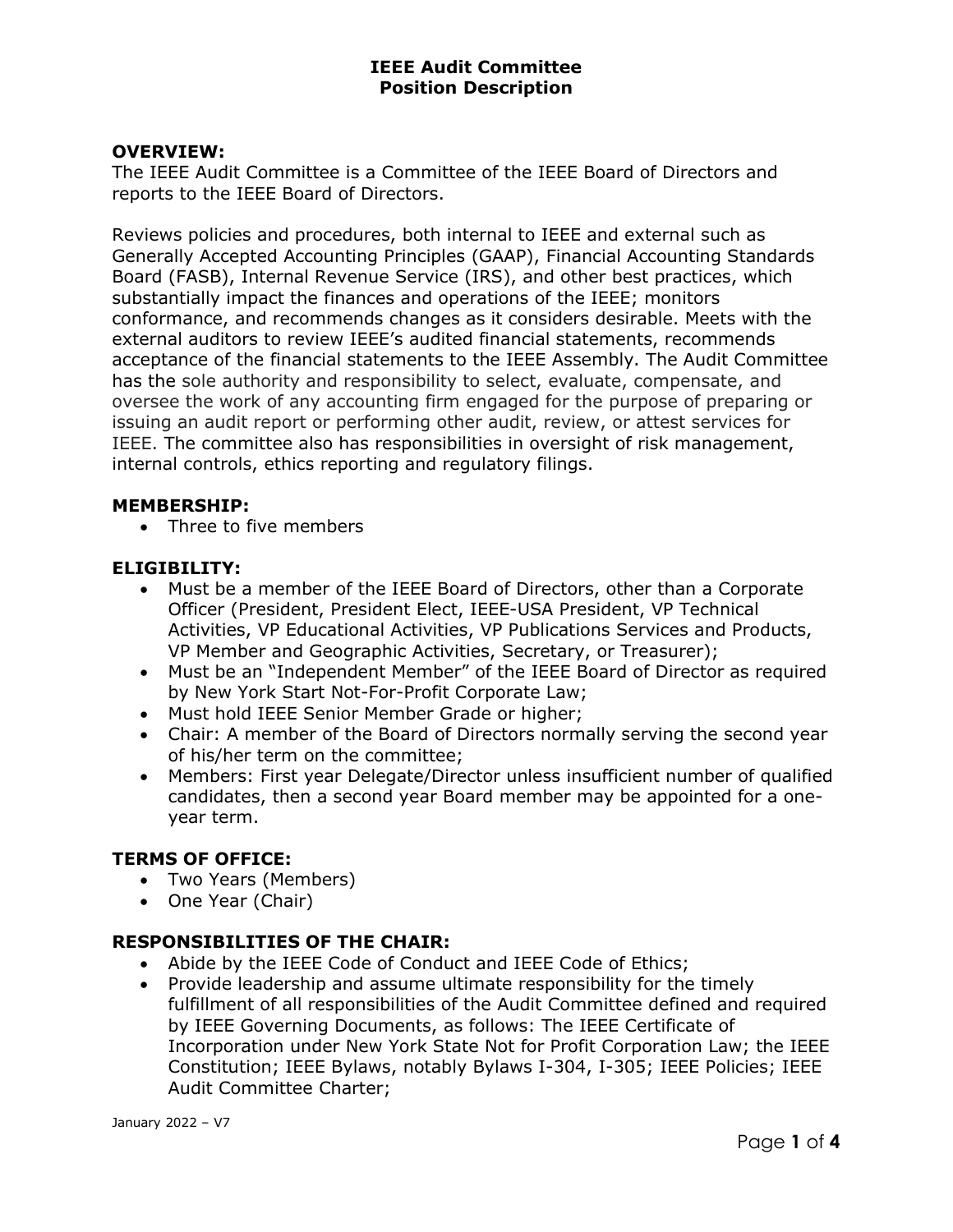- Assure the timely fulfillment of ad hoc responsibilities that may be assigned to the Committee by the President or Board of Directors;
- Identify and address needed improvements in the Committee's processes and operations;
- Work closely and effectively with members of the IEEE Professional Staff in fulfilling the above-identified responsibilities;
- Represent the Committee before the IEEE Board of Directors, and submit its year-end report;
- Provide a through and timely orientation for members of the Committee.
- Mentor committee members to ensure continuity of the programs and activities for the next year;
- Preside over all meetings of the Committee, assuring that appropriate and fair processes are followed, and that appropriate records are maintained.
- Demonstrate and foster a culture of professionalism, open discussion, and confidentiality;
- Submit recommendations to the IEEE Nominations and Appointments Committee for next year's committee members and potential future members;
- Collaborate with staff and committee Members to develop an annual plan and communicate it to the Board of Directors;
- Complete compliance training, as required by IEEE.

# RESPONSIBILITIES OF COMMITTEE MEMBERS:

- Abide by the IEEE Code of Conduct and IEEE Code of Ethics;
- Become familiar with the committee charter and related sections of IEEE's Bylaws, Policies and related governing documents, and committee Charter;
- Accept and carry out such tasks and responsibilities as are assigned by the Chair in a timely manner. These may typically include:
	- $\circ$  Participation in such orientation activities as requested by the Chair:
	- o Review committee agendas and minutes prior to each meeting;
	- o Contribute for the development of the annual schedule of activities;
	- $\circ$  Chair and serve on ad hoc committees, as appointed by the Chair;
	- o Actively participate in all committee discussions and meetings, including the yearly meeting with External Auditors;
- Complete compliance training, as required by IEEE.

# QUALIFICATIONS AND SKILLS:

## Knowledge

- General familiarity with the IEEE's fields of interests, activities, mission, goals, needs, and direction;
- General familiarity with the functions of IEEE's Major Organizational Units;
- Ability to assess key risks;
- Knowledge of the workings of the Audit Committee and its functions;
- Ability to read and understand fundamental financial statements;
- Operational knowledge of technology and its impact on security.

# **Experience**

January 2022 – V7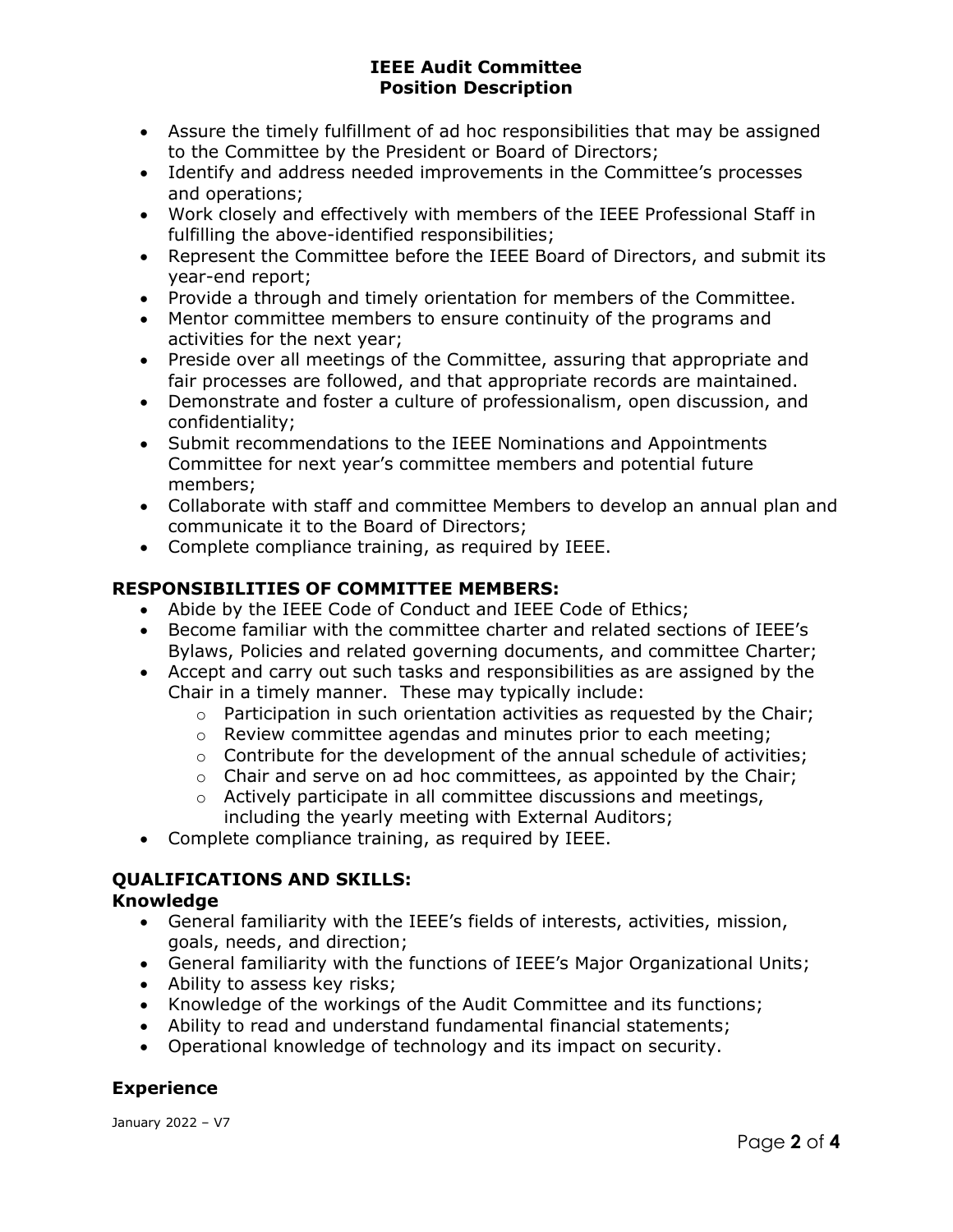- Experience relevant to the mission of the Committee, acquired either through volunteer activities in IEEE or in similar roles in other organizations;
- Experience in working within IEEE's operating culture of volunteer/staff partnerships or experience in other organizations that provide appropriate preparation for working in the IEEE culture;
- At least one member should be a Financial Expert as defined in the Audit Committee Charter.

# Personal Characteristics

- Free from any relationships that, in the opinion of the Board of Directors, would interfere with independent judgement;
- Evidence of a high level of professionalism in prior IEEE volunteer roles;
- Strong communication and consensus-building skills;
- Ability to act with discretion and preserve the confidentiality of confidential information;
- Honesty, integrity, and adherence to high ethical standards.

# Additional Qualifications for Chair

- Excellent leadership skills including, but not limited to, the ability to motivate others; negotiate compromise and resolve differences; maintain positive working relationships, and capability to set direction;
- Ability to facilitate and run meetings efficiently, including familiarity with parliamentary procedures such as the basics of Robert's Rules of Order;
- Prior service as a member of the Audit Committee is required.

| <b>Item</b>                                                              | <b>Estimated Time Required</b>        |
|--------------------------------------------------------------------------|---------------------------------------|
| Orientation (telephone/web conference)                                   | 2-3 hours                             |
| In Person Meetings (4 per year)<br>Preparation<br>Meeting time<br>Travel | 2-3 hours<br>3-4 hours<br>As required |
| Teleconferences (as needed)                                              | 1-2 hours                             |
| Compliance Training (as required)                                        | 2-4 Hours                             |

## ESTIMATED TIME REQUIREMENTS:

Note: The Chair's time requirements will be somewhat larger, and will include preparation for the above-listed activities and general leadership activities, amounting to an extra 3 hour of correspondence per month.